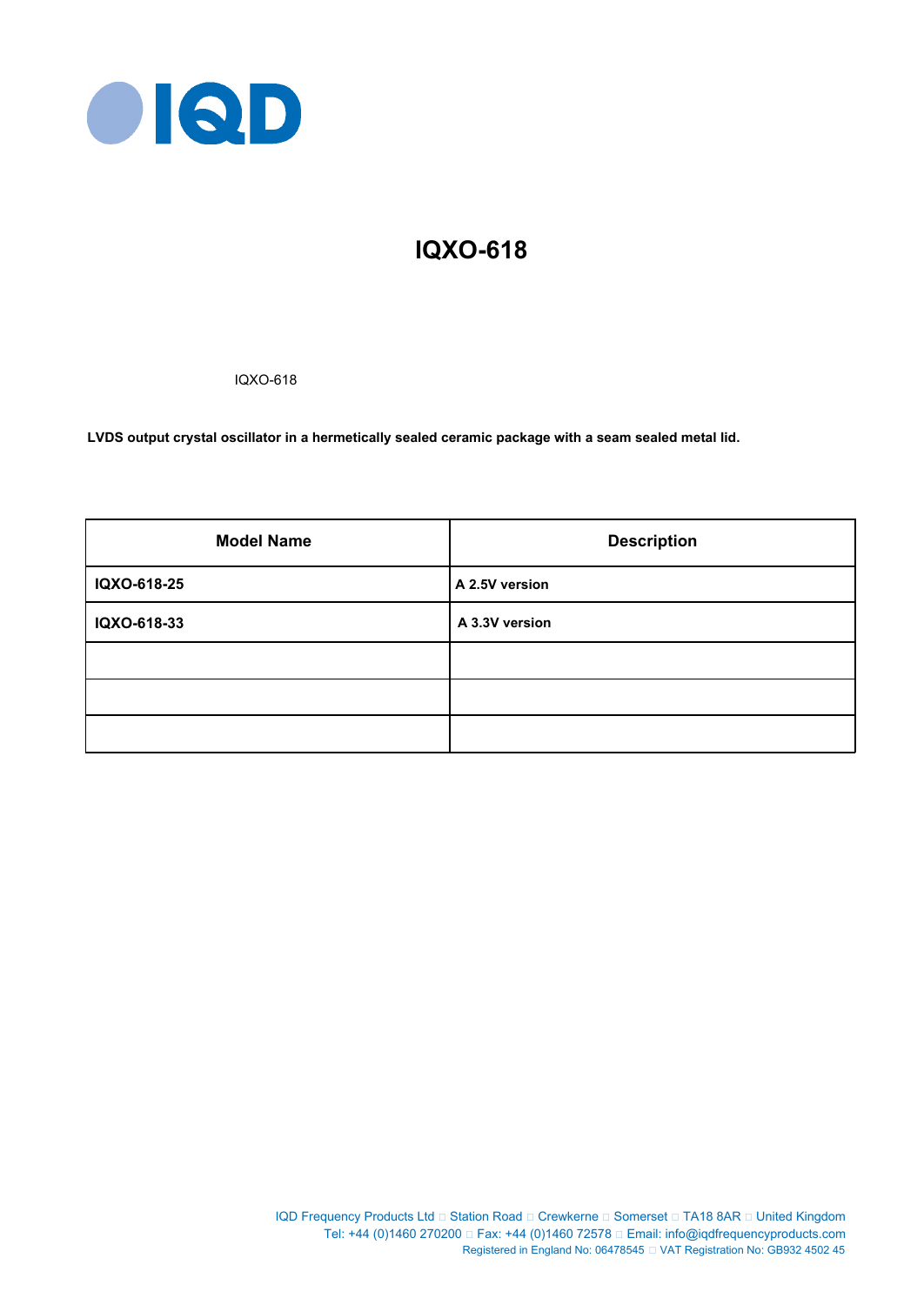

# **IQXO-618-25 Crystal Clock Oscillator Specification**

# **ISSUE 2; February 2022**

#### **Description**

- **LVDS** output crystal oscillator in a hermetically sealed ceramic package with a seam sealed metal lid.
- Developed Frequencies: 25.0MHz, 50.0MHz, 80.0MHz, П 100.0MHz, 125.0MHz, 133.3330MHz, 148.50MHz and 156.250MHz
- Note: Operating temperature ranges -40 to 105°C and -40 to  $\blacksquare$ 125°C are intended for industrial use and not for safety critical applications such as automotive. Please contact IQD for alternative options.

#### **Frequency Parameters**

Frequency 13.50MHz to 156.250MHz Frequency Stability ±25.00ppm to ±100.00ppm Ageing table 13ppm max per year at 25°C

#### **Electrical Parameters**

Supply Voltage 2.5V ±5% .

# **Operating Temperature Ranges**

- $-10$  to  $70^{\circ}$ C
- -40 to 85°C
- $\blacksquare$ -40 to 105°C
- -40 to 125°C  $\blacksquare$

#### **Output Details**

- Output Compatibility LVDS  $\blacksquare$ 
	- Drive Capability 100Ω
- Differential Output Voltage (VOD): 0.247V min, 0.33V typ, 0.454V max
- Offset Voltage (VOS): 1.125V min, 1.250V typ, 1.375V max.
- Output Voltage Levels: Output Low (VOL): 0.9V min Output High (VOH): 1.6V max

#### **Output Control**

 $\blacksquare$ 

- Standby Operation: Logic '1' (≥70% Vs) to pad 1 enables oscillator output. Logic '0' (≤30% Vs) to pad 1 disables oscillator output; when disabled the oscillator output goes to the high impedance state.
- No connection to pad 1 enables oscillator output.
- Start-Up Time: 10ms max  $\blacksquare$
- Standby Current: 10μA max  $\blacksquare$

#### **Noise Parameters**

a. Phase Jitter (12kHz to 20MHz): 1ps rms max



 $\mathbf{A}$ 

## **Outline (mm)**



#### **Recommended Solder Pad Layout**

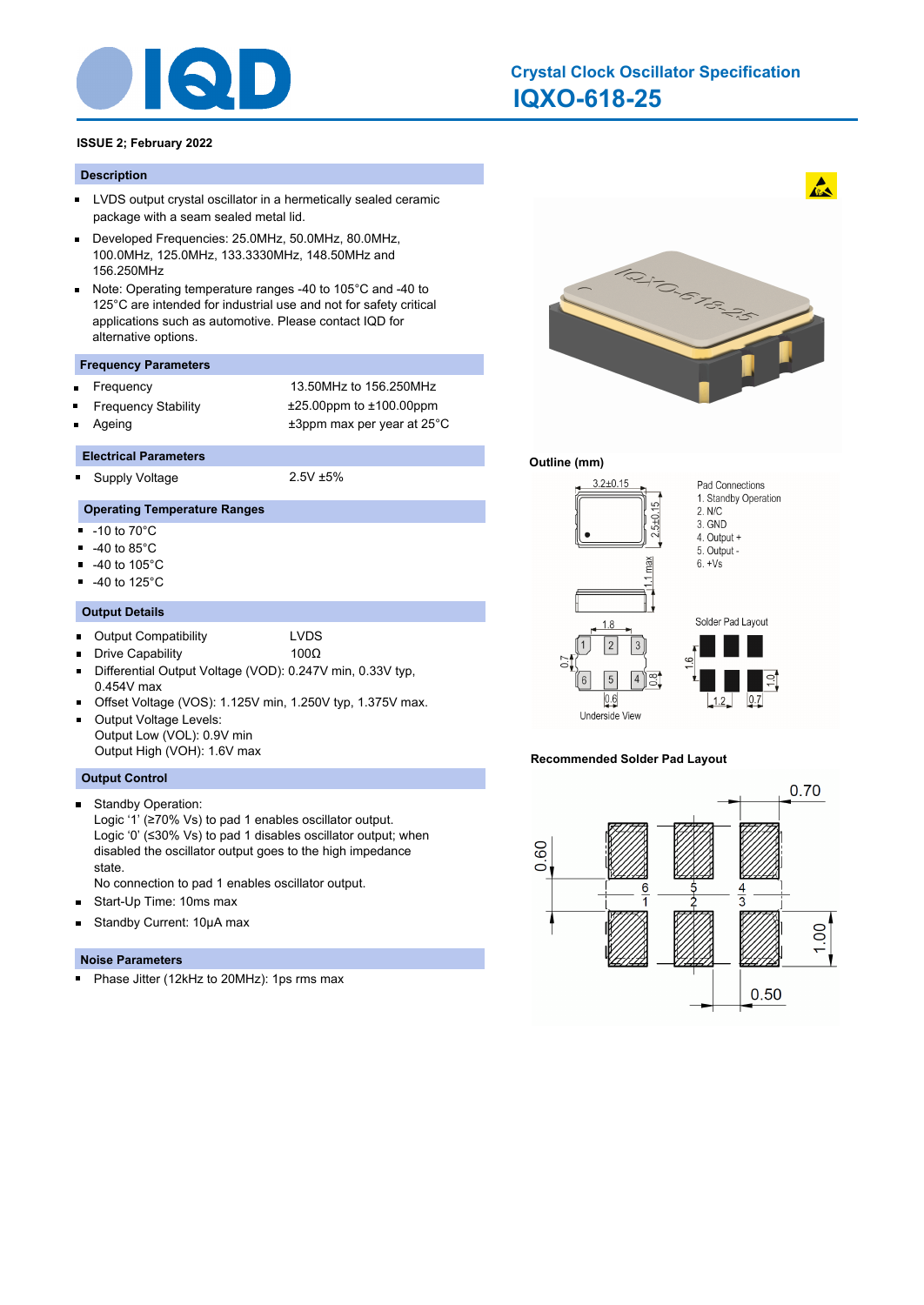

#### **Environmental Parameters**

- Storage Temperature Range: -55 to 125°C  $\blacksquare$
- Drop Test (JIS-C0044): the specimen is measured for  $\blacksquare$ frequency before the test. It is then dropped from a height of 100cm min as a free fall object onto a hard wooden plate of thickness 30mm min.
- Vibration (MIL-STD-883F : 2007.3): the specimen is measured  $\blacksquare$ for frequency before the test. Test in X,Y and Z axes for the vibration test. Frequency range: 20~2000Hz, peak to peak amplitude: 1.52mm, peak acceleration: 20G, sweep time: 20 minute/axis, pendicular total test time: 4 hours.
- Low Temp Exposure (JIS-C0020): the specimen is measured  $\blacksquare$ for frequency before the test. Expose device to -40°C±3°C for 168±6 hours. Measure electrical performance after leaving 1~2 hours at room temperature.
- $\blacksquare$ Ageing Test (JIS-C0021): the specimen is measured for frequency before the test. Expose device to +125°C±3°C for 720±48 hours. Measure electrical performance after leaving 1~2 hours at room temperature.
- $\blacksquare$ High Temperature and Humidity (MIL-STD-883F : 1004.7): the specimen is measured for frequency before the test. Expose device to +85°C±5°C and 85±5% humidity for 168±6 hours. Measure electrical performance after leaving 1~2 hours at room temperature.
- Temperature Cycle Test (MIL-STD-883F : 1010.8): the specimen is measured for frequency before the test. Expose device to 100 cycles of: Low temp: -55°C±3°C for15±3 min Ramp up to high temp: 2-3 mins High temp:+125°C±3°C for15±3 min Ramp down to low temp: 2-3 mins Measure electrical performance after leaving 1~2 hours at room temperature.

#### **Ordering Information**

- \*Minimum info required Frequency\* Model\* **Output** Frequency Stability (over operating temperature range)\* Operating Temperature Range\* Supply Voltage a. Example
	- 20.0MHz IQXO-618-25 LVDS ±30ppm –40 to 85C 2.5V

#### **Compliance**

| RoHS Status $(2015/863/EU)$  | Compliant      |
|------------------------------|----------------|
| ■ REACh Status               | Compliant      |
| ■ MSL Rating (JDEC-STD-033): | Not Applicable |

### **Packaging Details**

- Pack Style: Cutt In tape, cut from a reel Pack Size: 100
- Pack Style: RL3K Tape & reel in accordance with EIA-481-D Pack Size: 3,000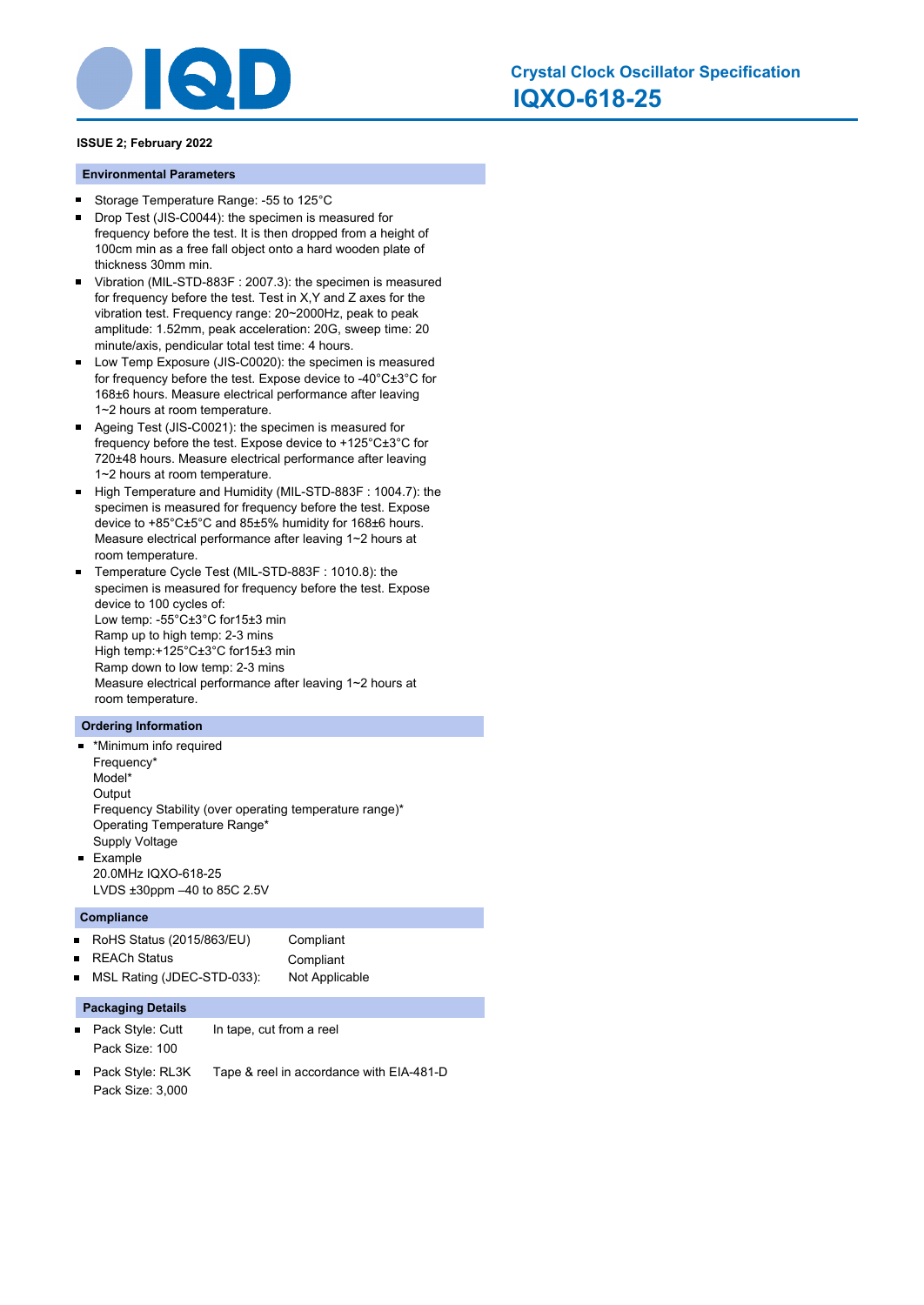

# **Electrical Specification - maximum limiting values 2.5V ±5%**

| Frequency | Frequency<br>Max | Temperature<br>Range | <b>Stability</b><br>Min | <b>Current</b><br><b>Draw</b> | <b>Rise and Fall</b><br>Time (20-80%) | <b>Duty Cycle</b> |
|-----------|------------------|----------------------|-------------------------|-------------------------------|---------------------------------------|-------------------|
|           |                  | °C                   | ppm                     | mA                            | ns                                    | $\%$              |
| 13.5MHz   | 99.999999MHz     | $-10$ to $70$        | ±25.0                   | 50                            |                                       | 45/55%            |
|           |                  | $-40$ to 85          | ±30.0                   | 50                            |                                       | 45/55%            |
|           |                  | $-40$ to 125         | ±70.0                   | 50                            |                                       | 45/55%            |
|           |                  | $-40$ to 105         | ±50.0                   | 50                            |                                       | 45/55%            |
| 100.0MHz  | 156.25MHz        | $-10$ to $70$        | ±25.0                   | 50                            | 0.5                                   | 45/55%            |
|           |                  | $-40$ to 85          | ±30.0                   | 50                            | 0.5                                   | 45/55%            |
|           |                  | $-40$ to 125         | ±70.0                   | 50                            | 0.5                                   | 45/55%            |
|           |                  | $-40$ to 105         | ±50.0                   | 50                            | 0.5                                   | 45/55%            |

*This document was correct at the time of printing; please contact your local sales office for the latest version. Click to view latest version on our website.*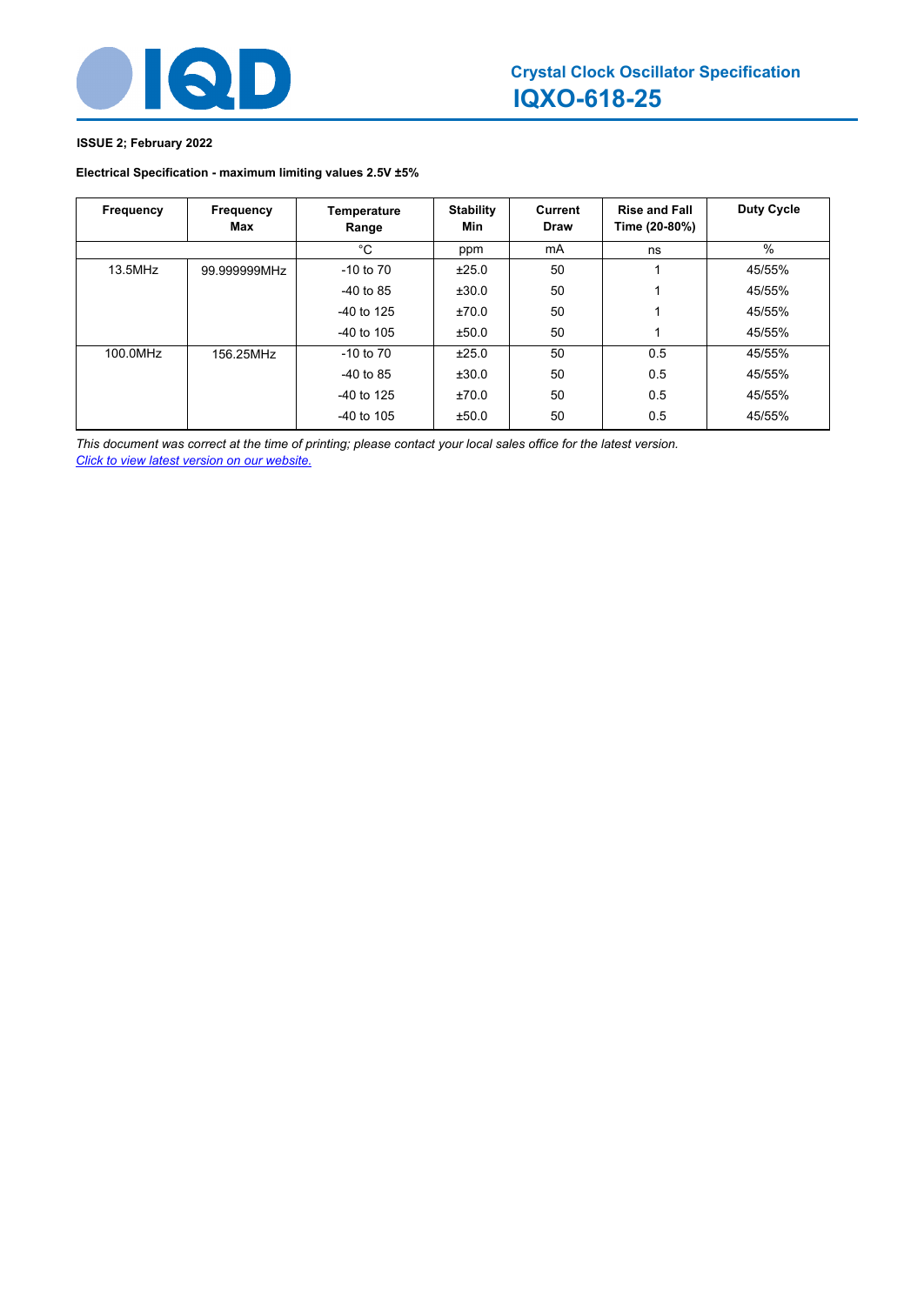

# **IQXO-618-33 Crystal Clock Oscillator Specification**

# **ISSUE 2; February 2022**

#### **Description**

- **LVDS** output crystal oscillator in a hermetically sealed ceramic package with a seam sealed metal lid.
- Developed Frequencies: 25.0MHz, 50.0MHz, 80.0MHz, П 100.0MHz, 125.0MHz, 133.3330MHz, 148.50MHz and 156.250MHz
- Note: Operating temperature ranges -40 to 105°C and -40 to  $\blacksquare$ 125°C are intended for industrial use and not for safety critical applications such as automotive. Please contact IQD for alternative options.

#### **Frequency Parameters**

Frequency 13.50MHz to 156.250MHz Frequency Stability ±25.00ppm to ±100.00ppm Ageing table 13ppm max per year at 25°C

#### **Electrical Parameters**

Supply Voltage 3.3V ±5% .

# **Operating Temperature Ranges**

- $-10$  to  $70^{\circ}$ C
- -40 to 85°C
- $\blacksquare$ -40 to 105°C
- -40 to 125°C  $\blacksquare$

### **Output Details**

- Output Compatibility LVDS  $\blacksquare$ 
	- Drive Capability 100Ω
- Differential Output Voltage (VOD): 0.247V min, 0.33V typ, 0.454V max
- Offset Voltage (VOS): 1.125V min, 1.25V typ, 1.375V max.
- Output Voltage Levels: Output Low (VOL): 0.9V min Output High (VOH): 1.6V max

#### **Output Control**

 $\blacksquare$ 

- Standby Operation: Logic '1' (≥70% Vs) to pad 1 enables oscillator output. Logic '0' (≤30% Vs) to pad 1 disables oscillator output; when disabled the oscillator output goes to the high impedance state.
- No connection to pad 1 enables oscillator output.
- Start-up Time: 10ms max  $\blacksquare$
- Standby Current: 10μA max  $\blacksquare$

#### **Noise Parameters**

a. Phase Jitter (12kHz to 20MHz): 1ps rms max



 $\mathbf{A}$ 

## **Outline (mm)**



#### **Recommended Solder Pad Layout**

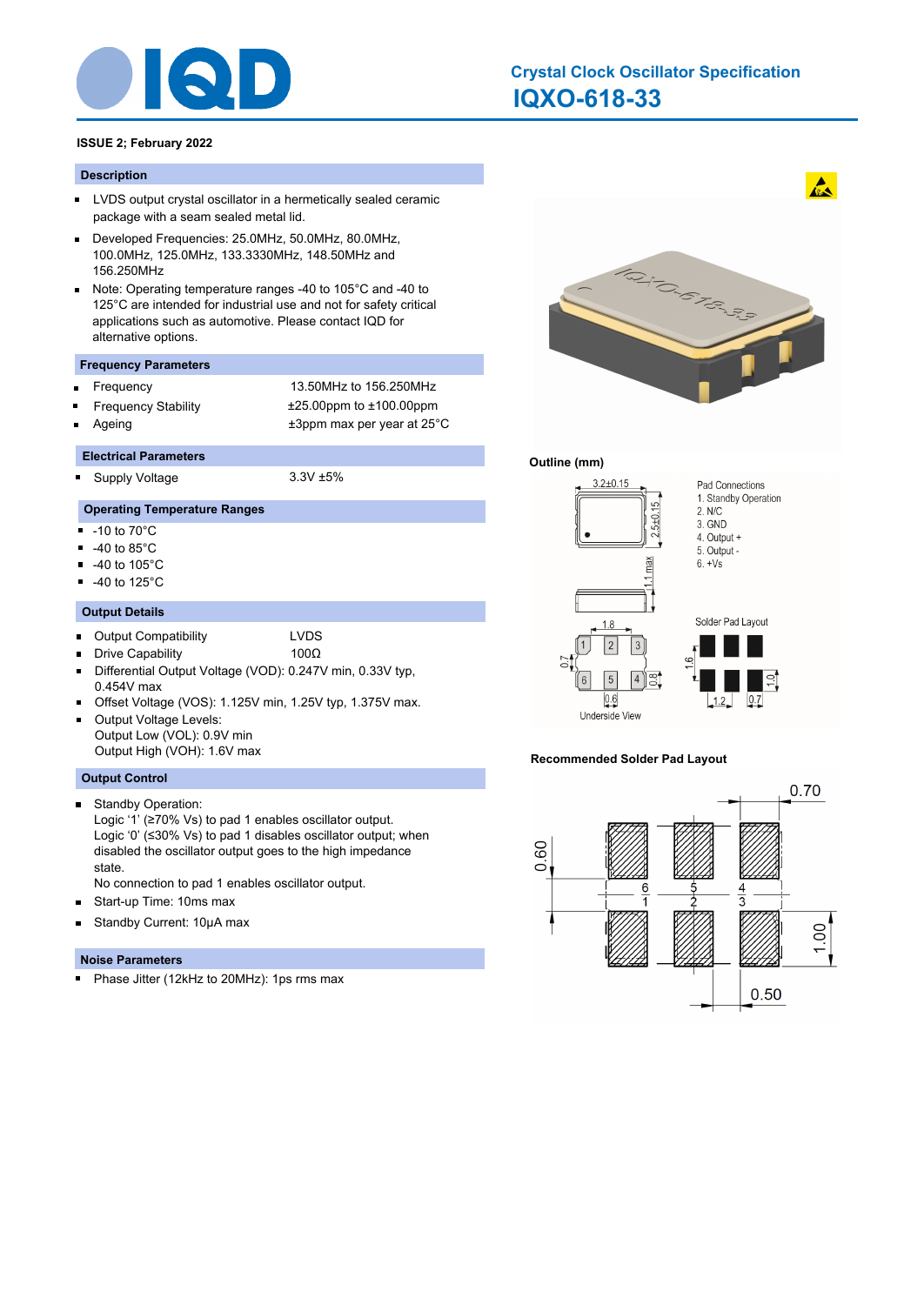

#### **Environmental Parameters**

- Storage Temperature Range: -55 to 125°C  $\blacksquare$
- Drop Test (JIS-C0044): the specimen is measured for  $\blacksquare$ frequency before the test. It is then dropped from a height of 100cm min as a free fall object onto a hard wooden plate of thickness 30mm min.
- Vibration (MIL-STD-883F : 2007.3): the specimen is measured  $\blacksquare$ for frequency before the test. Test in X,Y and Z axes for the vibration test. Frequency range: 20~2000Hz, peak to peak amplitude: 1.52mm, peak acceleration: 20G, sweep time: 20 minute/axis, pendicular total test time: 4 hours.
- Low Temp Exposure (JIS-C0020): the specimen is measured  $\blacksquare$ for frequency before the test. Expose device to -40°C±3°C for 168±6 hours. Measure electrical performance after leaving 1~2 hours at room temperature.
- $\blacksquare$ Ageing Test (JIS-C0021): the specimen is measured for frequency before the test. Expose device to +125°C±3°C for 720±48 hours. Measure electrical performance after leaving 1~2 hours at room temperature.
- High Temperature and Humidity (MIL-STD-883F: 1004.7): the specimen is measured for frequency before the test. Expose device to +85°C±5°C and 85±5% humidity for 168±6 hours. Measure electrical performance after leaving 1~2 hours at room temperature.
- Temperature Cycle Test (MIL-STD-883F : 1010.8): the specimen is measured for frequency before the test. Expose device to 100 cycles of: Low temp: -55°C±3°C for15±3 min Ramp up to high temp: 2-3 mins High temp:+125°C±3°C for15±3 min Ramp down to low temp: 2-3 mins Measure electrical performance after leaving 1~2 hours at room temperature.

#### **Ordering Information**

- \*Minimum info required Frequency\* Model\* **Output** Frequency Stability (over operating temperature range)\* Operating Temperature Range\* Supply Voltage a. Example
	- 20.0MHz IQXO-618-33 LVDS ±30ppm –40 to 85C 3.3V

#### **Compliance**

| RoHS Status $(2015/863/EU)$  | Compliant      |
|------------------------------|----------------|
| ■ REACh Status               | Compliant      |
| ■ MSL Rating (JDEC-STD-033): | Not Applicable |

# **Packaging Details**

- Pack Style: RL3K Tape & reel in accordance with EIA-481-D Pack Size: 3,000
- Pack Style: Cutt In tape, cut from a reel Pack Size: 100